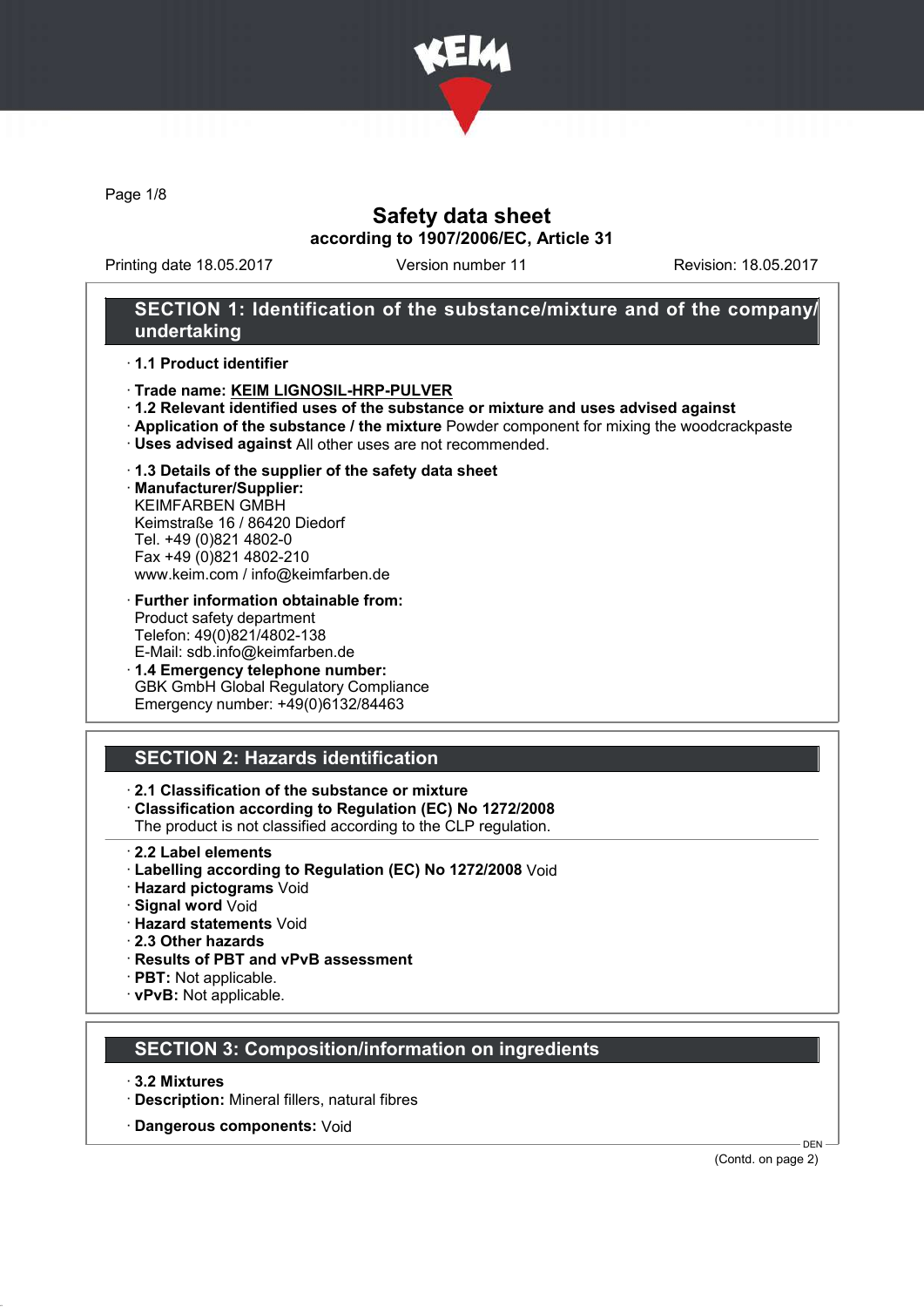

Page 2/8

# Safety data sheet according to 1907/2006/EC, Article 31

Printing date 18.05.2017 Version number 11 Revision: 18.05.2017

Trade name: KEIM LIGNOSIL-HRP-PULVER

(Contd. of page 1)

# SECTION 4: First aid measures

- · 4.1 Description of first aid measures General information: No special measures required. When seeing the doctor we suggest to present this safety data sheet. · After inhalation: Supply fresh air; consult doctor in case of complaints. · After skin contact: Wash off immediately with water and soap and rinse well afterwards. If skin irritation continues, consult a doctor. · After eye contact: Rinse opened eye for several minutes under running water. Then consult a doctor. · After swallowing: Rinse mouth and throat well with water. Do not induce vomiting; call for medical help immediately. · 4.2 Most important symptoms and effects, both acute and delayed No further relevant information available. · 4.3 Indication of any immediate medical attention and special treatment needed No further relevant information available. SECTION 5: Firefighting measures · 5.1 Extinguishing media · Suitable extinguishing agents: Product itself does not burn. Co-ordinate fire-fighting measures to the fire surroundings. · 5.2 Special hazards arising from the substance or mixture In case of fire, the following can be released: silicon dioxid (SiO2) carbon oxide (COx) · 5.3 Advice for firefighters · Protective equipment: Wear self-contained respiratory protective device. · Additional information In case of fire do not breathe smoke, fumes and vapours. SECTION 6: Accidental release measures · 6.1 Personal precautions, protective equipment and emergency procedures Ensure adequate ventilation Avoid formation of dust. Do not inhale dust. Avoid contact with skin and eyes. · 6.2 Environmental precautions: No special measures required. · 6.3 Methods and material for containment and cleaning up:
	- Pick up mechanically.

Dispose of the material collected according to regulations.

Clear contaminated areas thoroughly.

(Contd. on page 3)

DEN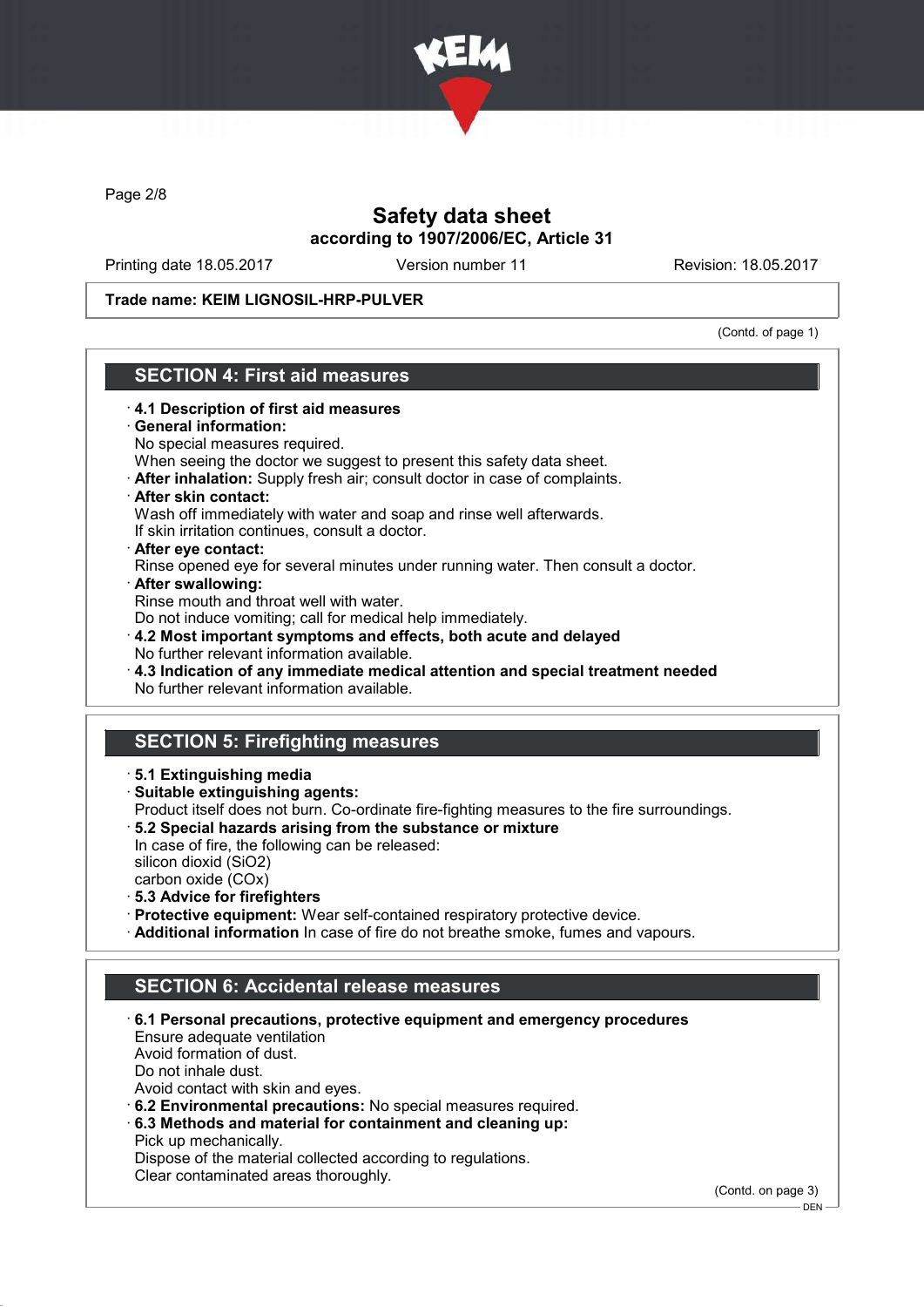

Page 3/8

# Safety data sheet according to 1907/2006/EC, Article 31

Printing date 18.05.2017 Version number 11 Revision: 18.05.2017

(Contd. of page 2)

### Trade name: KEIM LIGNOSIL-HRP-PULVER

#### · 6.4 Reference to other sections

See Section 7 for information on safe handling.

See Section 8 for information on personal protection equipment.

See Section 13 for disposal information.

# SECTION 7: Handling and storage

### · 7.1 Precautions for safe handling

Avoid contact with skin and eyes.

Prevent formation of dust.

See item 8 for information about suitable protective equipment and technical precautions. Respect the protection rules.

## Information about fire - and explosion protection: The product is not flammable.

No special measures required.

- · 7.2 Conditions for safe storage, including any incompatibilities
- · Storage:

Requirements to be met by storerooms and receptacles: Keep in the original containers in a cool and dry place.

- · Information about storage in one common storage facility: Not required.
- · Further information about storage conditions:
- Protect from humidity and water. Avoid dust formations and deposits.

Protect from heat and direct sunlight.

- · Storage class: 13
- · 7.3 Specific end use(s) No further relevant information available.

## SECTION 8: Exposure controls/personal protection

- · 8.1 Control parameters
- · Ingredients with limit values that require monitoring at the workplace: General Threshold Limit Value for Dust:

total dust (inhalable fraction) MAK 4 mg/m<sup>3</sup>

#### 14808-60-7 Quartz (SiO2)

MAK (Germany) alveolengängige Fraktion

· Additional information: The lists valid during the making were used as basis.

- · 8.2 Exposure controls
- · Personal protective equipment:
- · General protective and hygienic measures:

Vacuum clean contaminated clothing. Do not blow or brush off contamination. Avoid contact with the eyes and skin.

Do not inhale dust / smoke / mist.

Wash hands before breaks and at the end of work.

**Respiratory protection: Filter P2** 

(Contd. on page 4)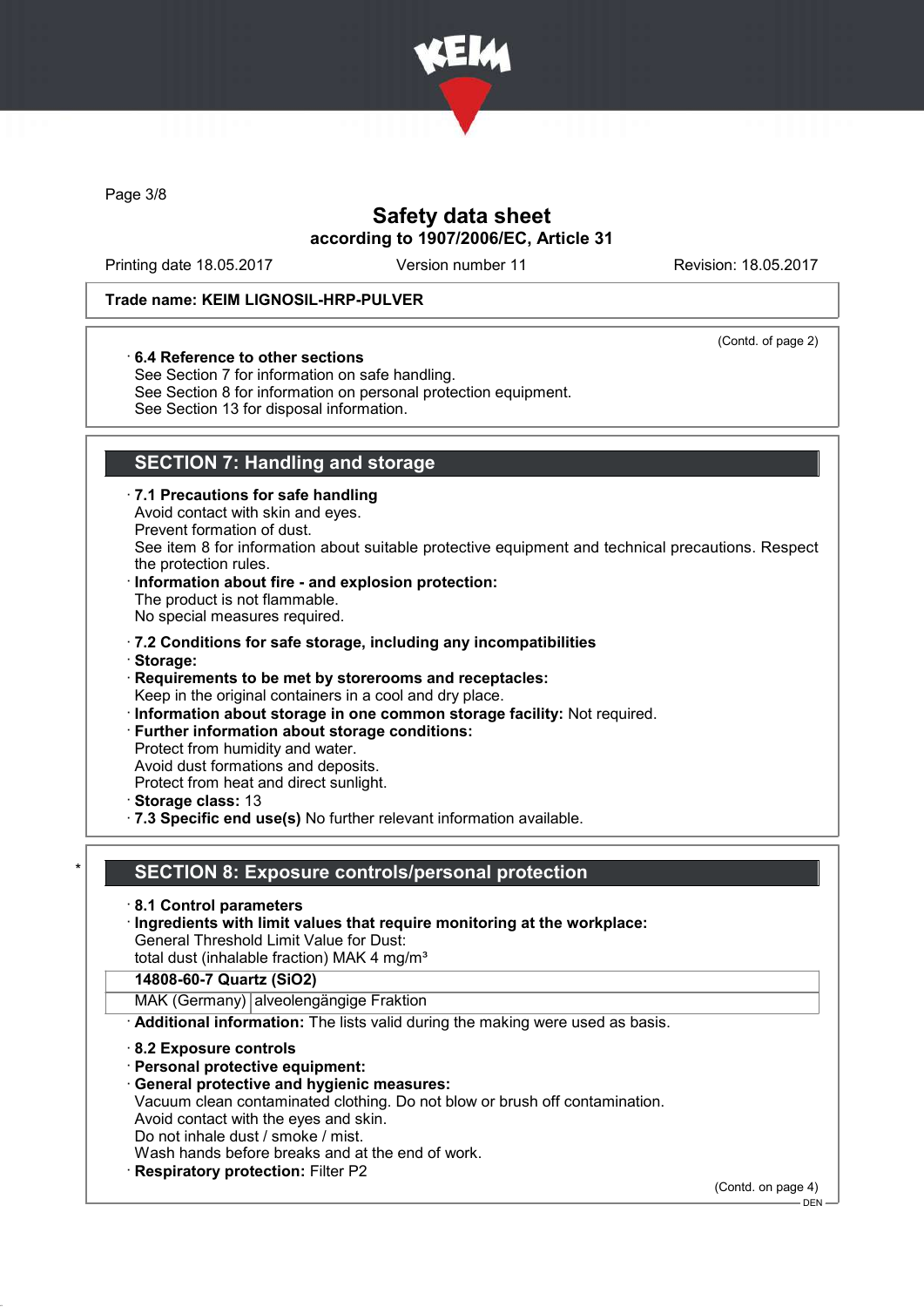

Page 4/8

# Safety data sheet according to 1907/2006/EC, Article 31

Printing date 18.05.2017 Version number 11 Revision: 18.05.2017

(Contd. of page 3)

### Trade name: KEIM LIGNOSIL-HRP-PULVER

| · Protection of hands: Protective gloves |  |  |  |  |
|------------------------------------------|--|--|--|--|
|------------------------------------------|--|--|--|--|

- · Material of gloves
- Nitrile rubber, NBR

Recommended thickness of the material:  $\geq 0.4$  mm

The selection of the suitable gloves does not only depend on the material, but also on further marks of quality and varies from manufacturer to manufacturer. As the product is a preparation of several substances, the resistance of the glove material can not be calculated in advance and has therefore to be checked prior to the application.

## Penetration time of glove material

The determined penetration times according to EN 374 part III are not performed under practical conditions. Therefore a maximum wearing time, which corresponds to 50% of the penetration time, is recommended.

The exact break trough time has to be found out by the manufacturer of the protective gloves and has to be observed.

· Eye protection: In a dusty environment wear protective goggles.

· Body protection: Protective work clothing

· Limitation and supervision of exposure into the environment See Section 12 and 6.2

| 9.1 Information on basic physical and chemical properties                                      |                                               |
|------------------------------------------------------------------------------------------------|-----------------------------------------------|
| <b>General Information</b>                                                                     |                                               |
| · Appearance:<br>Form:                                                                         | Powder                                        |
| Colour:                                                                                        | <b>Brown</b>                                  |
| · Odour:                                                                                       | Weak, characteristic                          |
| Odour threshold:                                                                               | Not determined.                               |
| $\cdot$ pH-value:                                                                              | Not applicable.                               |
| Change in condition                                                                            |                                               |
| <b>Melting point/freezing point:</b><br>Initial boiling point and boiling range: Undetermined. | Undetermined.                                 |
| · Flash point:                                                                                 | Not applicable.                               |
| · Flammability (solid, gas):                                                                   | Not determined.                               |
| · Ignition temperature:                                                                        | Not determined.                               |
| · Decomposition temperature:                                                                   | Not determined.                               |
| · Auto-ignition temperature:                                                                   | Product is not selfigniting.                  |
| <b>Explosive properties:</b>                                                                   | Product does not present an explosion hazard. |
| $\cdot$ Explosion limits:                                                                      |                                               |
| Lower:                                                                                         | Not applicable.                               |
| Upper:                                                                                         | Not applicable.                               |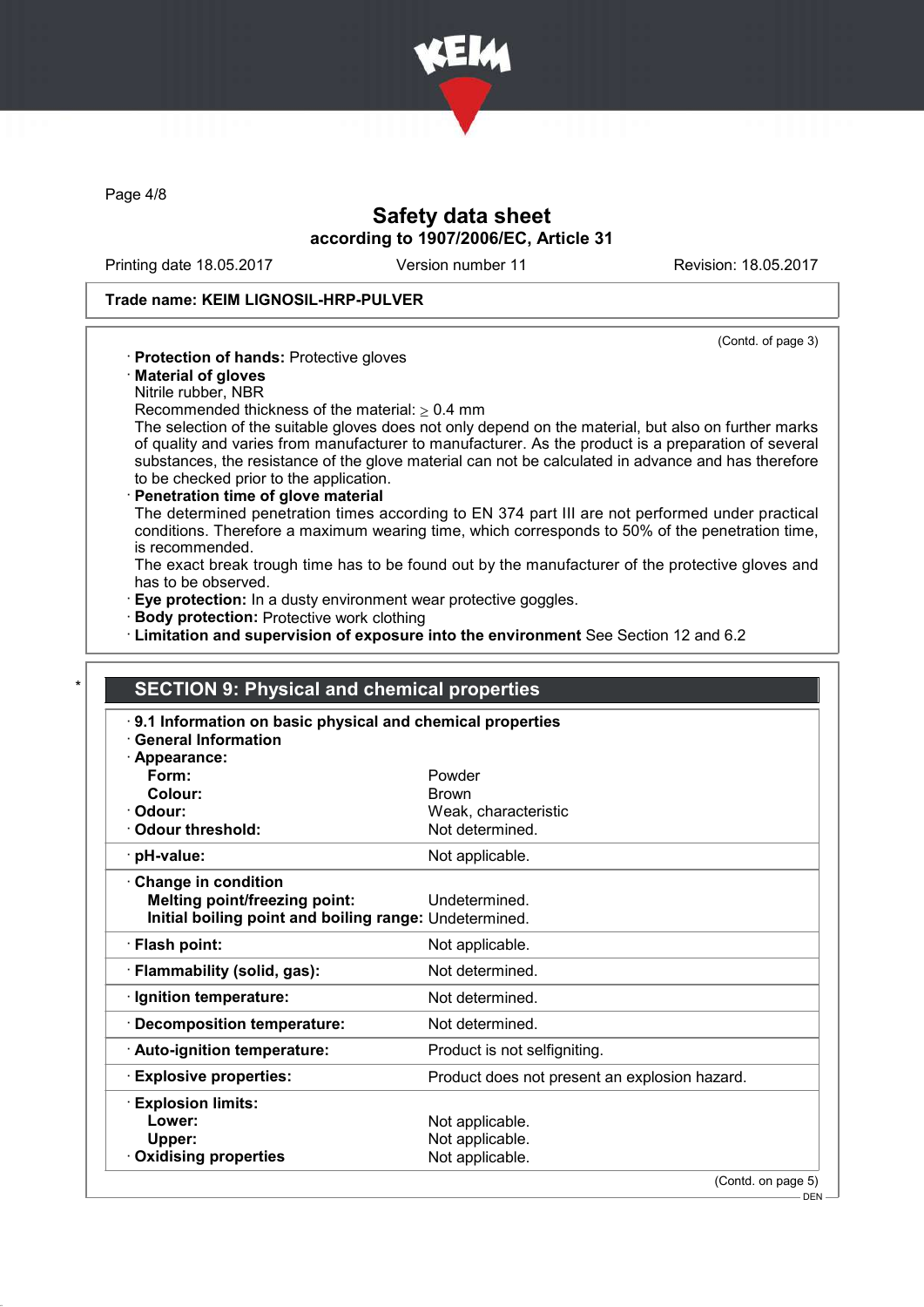

Page 5/8

# Safety data sheet according to 1907/2006/EC, Article 31

Printing date 18.05.2017 Version number 11 Revision: 18.05.2017

#### Trade name: KEIM LIGNOSIL-HRP-PULVER

|                                           | (Contd. of page 4)                         |
|-------------------------------------------|--------------------------------------------|
| · Vapour pressure:                        | Not applicable.                            |
| · Density:                                | Not determined.                            |
| · Relative density                        | Not determined.                            |
| · Vapour density                          | Not applicable.                            |
| <b>Evaporation rate</b>                   | Not applicable.                            |
| · Solubility in / Miscibility with        |                                            |
| water:                                    | Insoluble.                                 |
| · Partition coefficient: n-octanol/water: | Not determined.                            |
| · Viscosity:                              |                                            |
| Dynamic:                                  | Not applicable.                            |
| Kinematic:                                | Not applicable.                            |
| $\cdot$ 9.2 Other information             | No further relevant information available. |

## SECTION 10: Stability and reactivity

- · 10.1 Reactivity No further relevant information available.
- · 10.2 Chemical stability Stable under normal conditions of storage and use.
- · Thermal decomposition / conditions to be avoided: No decomposition if used according to specifications.
- · 10.3 Possibility of hazardous reactions Reacts with strong acids.
- · 10.4 Conditions to avoid Humidity
- · 10.5 Incompatible materials:

Acids

oxidizing agents

· 10.6 Hazardous decomposition products:

No hazardous decomposition products if stored and handled as prescribed.

# **SECTION 11: Toxicological information**

- · 11.1 Information on toxicological effects
- · Acute toxicity Based on available data, the classification criteria are not met.
- · Primary irritant effect:
- · Skin corrosion/irritation Frequent persistent contact with the skin may cause skin irritation.
- · Serious eye damage/irritation Product powder can cause temporary mechanical eye irritation. · during inhalation:

By excess of "General Threshold Limit Value for Dust" is - comparable to inert dust - a mechanical overload of respiratory tracts possible.

- · during swallowing: Irritant effect possible
- · Respiratory or skin sensitisation Based on available data, the classification criteria are not met.
- Other information (about experimental toxicology):

Experimental analysis are not available.

(Contd. on page 6)

DEN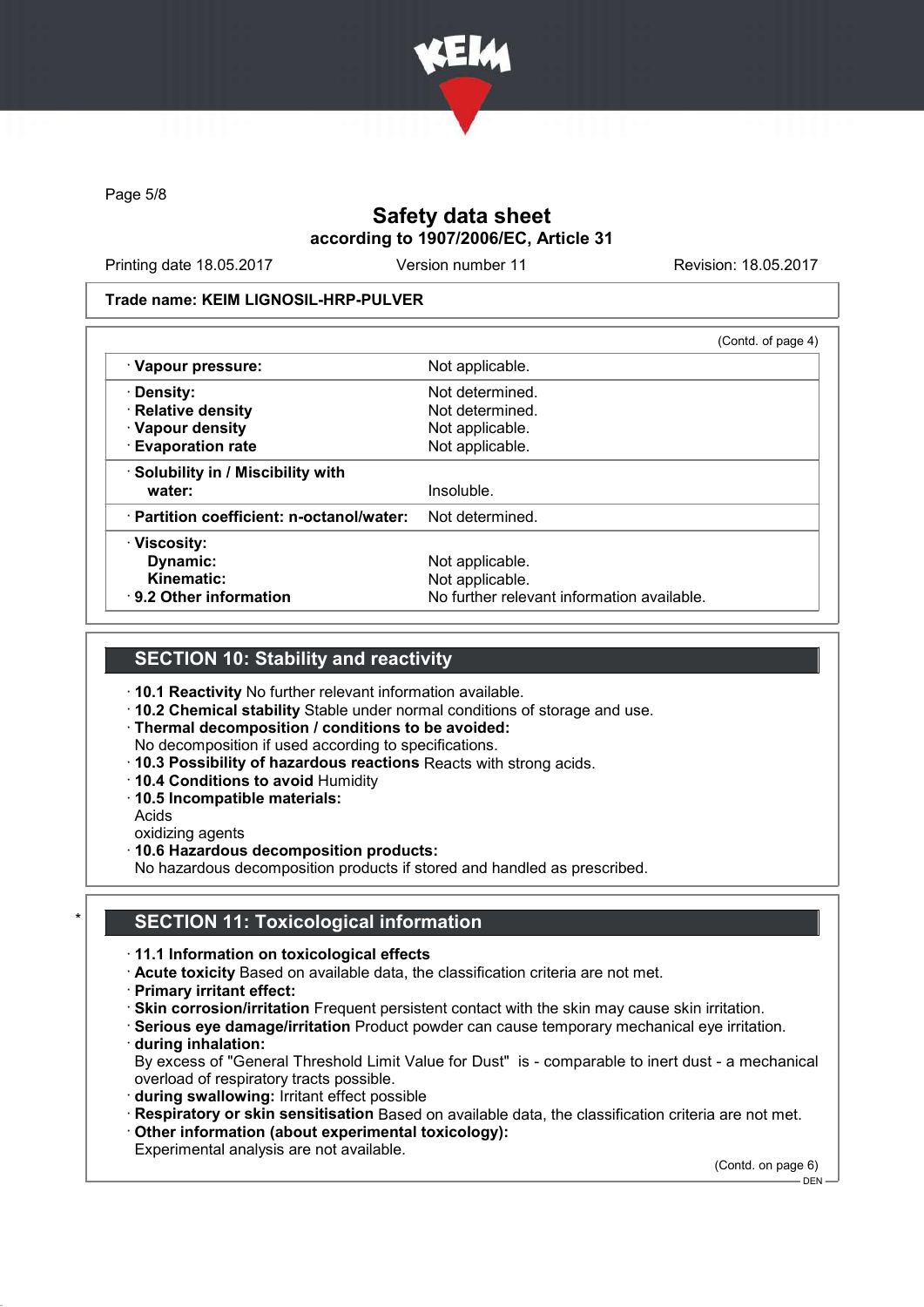

Page 6/8

# Safety data sheet according to 1907/2006/EC, Article 31

Printing date 18.05.2017 Version number 11 Revision: 18.05.2017

### Trade name: KEIM LIGNOSIL-HRP-PULVER

(Contd. of page 5)

The product was not tested. The statements on toxicology have been derived from the properties of the individual components.

- · CMR effects (carcinogenity, mutagenicity and toxicity for reproduction) not applicable
- · Germ cell mutagenicity Based on available data, the classification criteria are not met.
- · Carcinogenicity Based on available data, the classification criteria are not met.
- · Reproductive toxicity Based on available data, the classification criteria are not met.
- · STOT-single exposure Based on available data, the classification criteria are not met.
- · STOT-repeated exposure Based on available data, the classification criteria are not met.
- · Aspiration hazard Based on available data, the classification criteria are not met.

## **SECTION 12: Ecological information**

- · 12.1 Toxicity
- · Aquatic toxicity: No further relevant information available.
- · 12.2 Persistence and degradability No further relevant information available.
- · 12.3 Bioaccumulative potential No further relevant information available.
- · 12.4 Mobility in soil No further relevant information available.
- · Additional ecological information:
- · AOX-indication:

According to our standard of knowledge the product does not contain any organic bounded halogen. The product has no influence on the waste water's AOX-value.

#### · According to the formulation contains the following heavy metals and compounds from the EU guideline NO. 2006/11/EC:

According to our current data base the product does not consist of any heavy metals or substances of EU-directives 76/464/EWG.

General notes:

At present there are no ecotoxicological assessments.

Do not allow product to reach ground water, water course or sewage system.

Water hazard class 1 (German Regulation) (Self-assessment): slightly hazardous for water

#### · 12.5 Results of PBT and vPvB assessment

- · PBT: Not applicable.
- · vPvB: Not applicable.
- · 12.6 Other adverse effects No further relevant information available.

## SECTION 13: Disposal considerations

#### · 13.1 Waste treatment methods

**Recommendation** 

Disposal must be made according to official regulations.

Must not be disposed with household garbage. Do not allow product to reach sewage system.

### · European waste catalogue

01 04 09 waste sand and clays

#### · Uncleaned packaging:

· Recommendation: Disposal must be made according to official regulations.

(Contd. on page 7)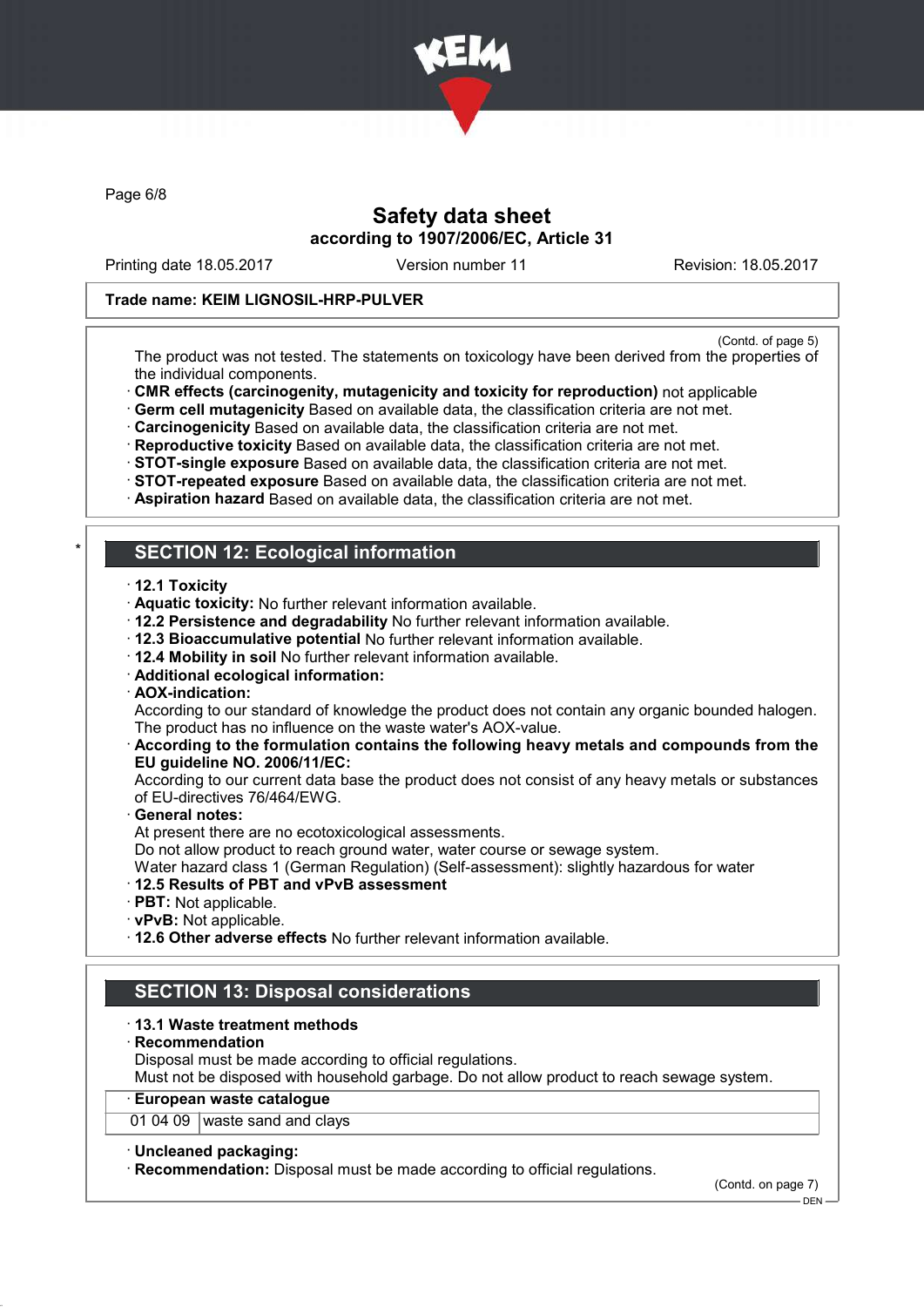

Page 7/8

# Safety data sheet according to 1907/2006/EC, Article 31

Printing date 18.05.2017 Version number 11 Revision: 18.05.2017

(Contd. of page 6)

Trade name: KEIM LIGNOSIL-HRP-PULVER

· Recommended cleansing agents: Water, if necessary with cleansing agents.

SECTION 14: Transport information · 14.1 UN-Number · ADR, IMDG, IATA Void · 14.2 UN proper shipping name **ADR, IMDG, IATA** Void · 14.3 Transport hazard class(es) · ADR, IMDG, IATA · Class Void · 14.4 Packing group · ADR, IMDG, IATA Void · 14.5 Environmental hazards: · Marine pollutant: No · 14.6 Special precautions for user Not applicable. · 14.7 Transport in bulk according to Annex II of Marpol and the IBC Code Not applicable. · Transport/Additional information: No dangerous good in sense of these transport regulations. · UN "Model Regulation": Void

## **SECTION 15: Regulatory information**

- · 15.1 Safety, health and environmental regulations/legislation specific for the substance or mixture
- · Directive 2012/18/EU
- · Named dangerous substances ANNEX I None of the ingredients is listed.
- · National regulations:
- · Waterhazard class: Water hazard class 1 (Self-assessment): slightly hazardous for water.
- · Other regulations, limitations and prohibitive regulations
- · Substances of very high concern (SVHC) according to REACH, Article 57 not applicable
- · 15.2 Chemical safety assessment: A Chemical Safety Assessment has not been carried out.

## **SECTION 16: Other information**

This information is based on our present knowledge. However, this shall not constitute a guarantee for any specific product features and shall not establish a legally valid contractual relationship.